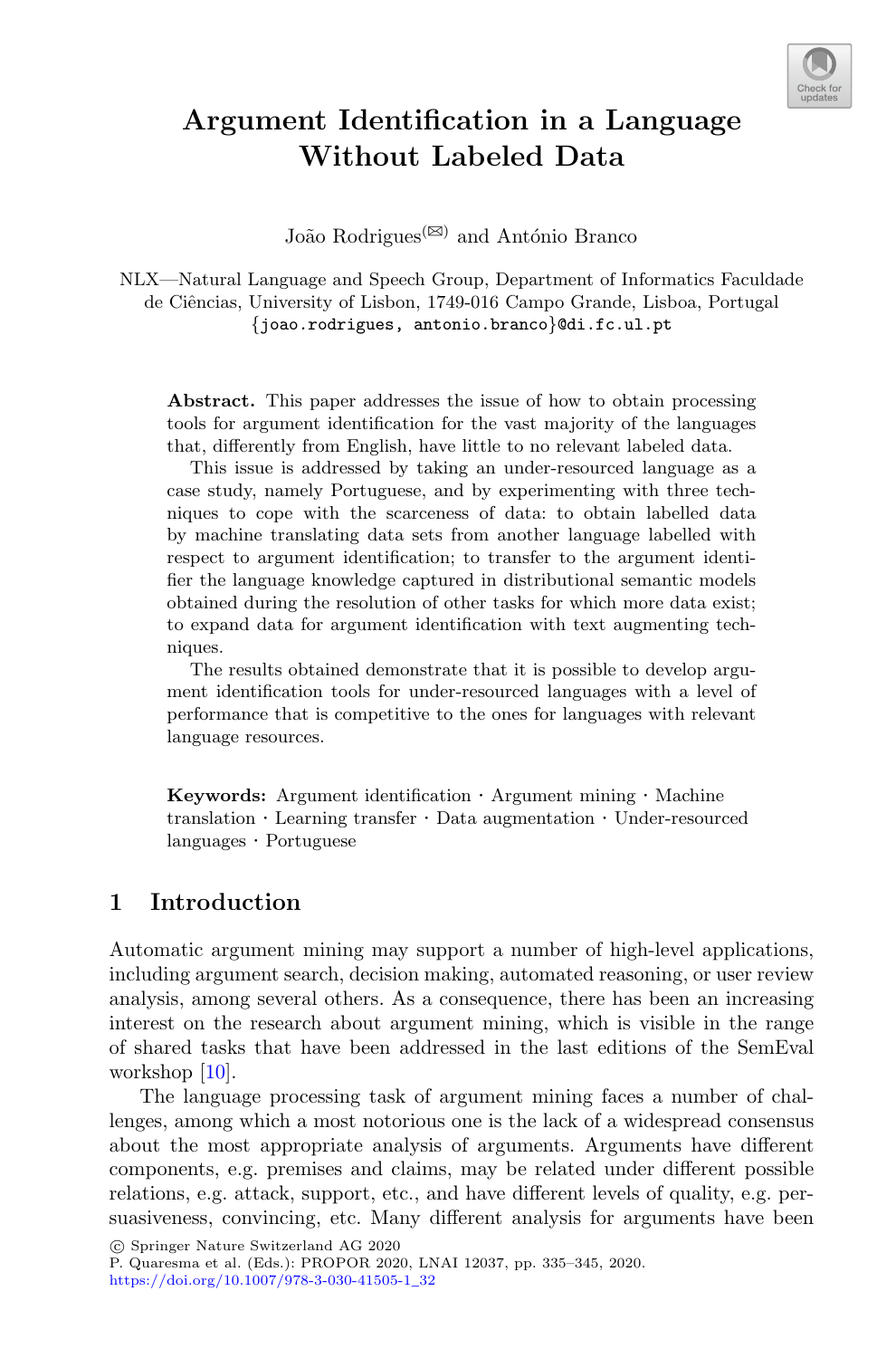proposed in the literature, with different types of components and relations [\[31\]](#page-10-0), and with different argumentation schemes and models, i.e. patterns of propositions that form an argument—for which the Walton [\[33\]](#page-10-1) schemes and Toulmin [\[32](#page-10-2)] models are two well known proposals.

There has been nevertheless a reasonable consensus in the literature that the overall task of argument mining can be usefully broken down into a chain of subsidiary sub-tasks that include, for instance, argument identification, component identification, relation extraction and argument quality assessment [\[31\]](#page-10-0).

As the mainstream techniques to handling argument mining are mostly based on machine learning, another notorious challenge for argument mining concerns the scarcity of data, and in particular of data sets conveniently annotated with the information about the components, quality, etc., of arguments. Language resources with good quality for argument mining are expensive to develop requiring the manual labor of annotating massive amounts of data —, and while a few currently exist for English, very little is available yet for the vast majority of the other approximately 7,000 languages in the world.

In this paper, we focus on the initial sub-task of automatic argument mining, namely on argument identification, which consists of taking as input a segment of text and returning whether it is an argument or not. We report on the results of applying a number of approaches that may help to address the scarceness of data for argument mining in a language that is less-resourced than English. As a case study of an under-resourced language in this respect, we consider Portuguese [\[2](#page-8-0)[–4](#page-9-1)], for which very little data is available yet for argument mining [\[23](#page-10-3)].

Concerning the task of argument identification, we pursue here a twofold goal. On the one hand, by resorting to machine translation [\[16](#page-9-2)[,24,](#page-10-4)[27\]](#page-10-5), we report on performing argument identification with state of the art techniques over a data set in Portuguese that results from translating a mainstream data set in English annotated with argument identification.

On the other hand, taking that translated data set as a basis, we report on a number of subsequent experiments with approaches that seek to further mitigate the data scarceness in argument identification. We will report on transfer learning from distributional semantic models, also known as word embeddings, obtained from data sets of Portuguese that are much larger than the data set obtained for argument identification via translation.

We will report also on further experiments to mitigate data scarcity by resorting to a range of data augmenting techniques, from the simpler one of randomly inserting QWERTY characters, to the more complex one of generating segments with the help of Transformer-based models (BERT [\[7\]](#page-9-3) and GPT-2 [\[22](#page-10-6)]).

Experiments and results presented in this paper demonstrate that, having Portuguese as case study, the approaches we propose provide substantive enhancements for argument mining in languages that are under-resourced in terms of data sets relevant for argument identification, allowing to develop argument identifiers whose performance is competitive to the ones for languages with relevant language resources, like English.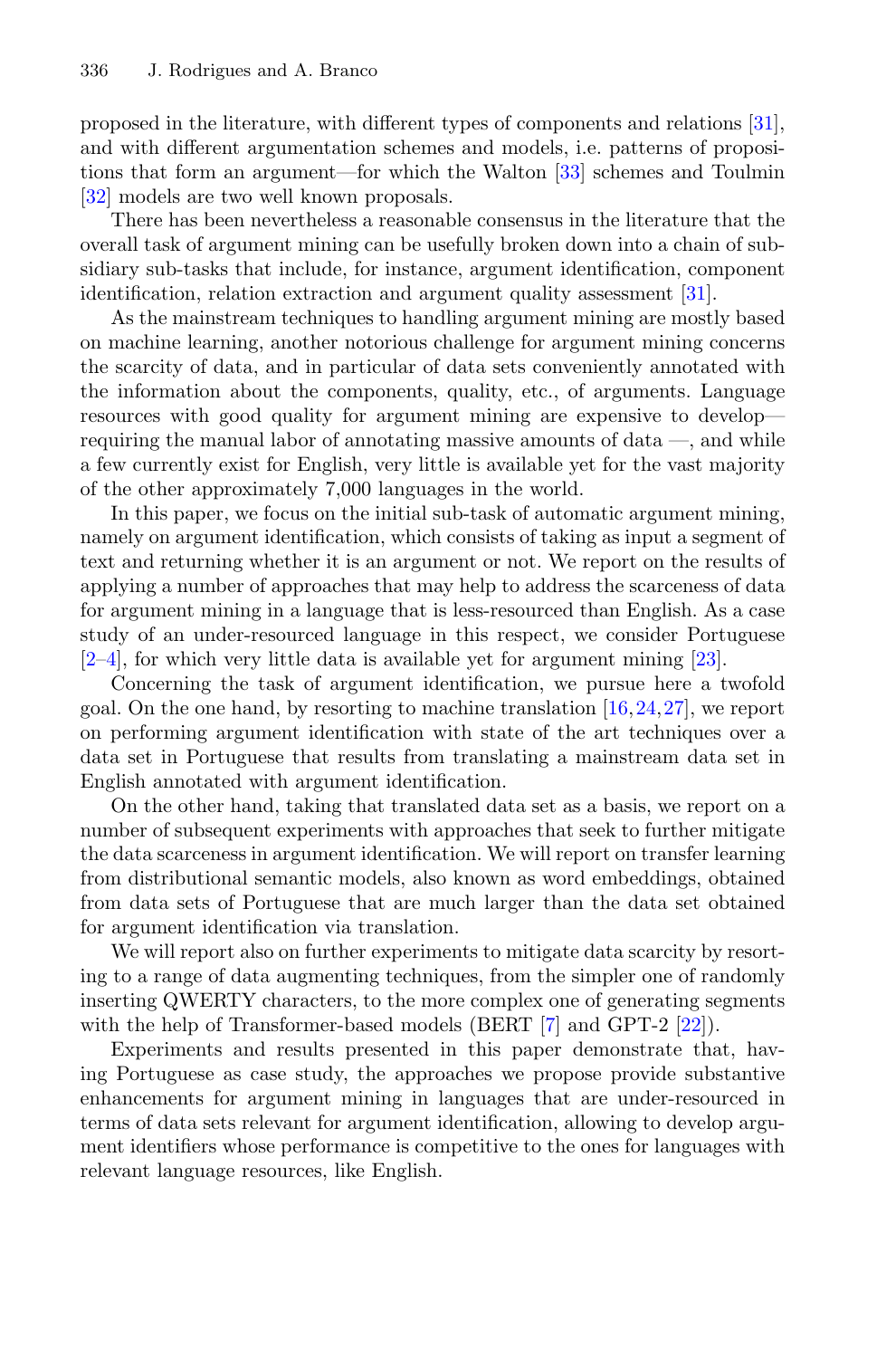### **2 Related Work**

Like the study in [\[23](#page-10-3)], our work also addresses an argument mining task in Portuguese and apply techniques to mitigate the lack of annotated resources, including by applying triangulation supported by machine translation  $[6]$ . However, while we address the sub-task of argument identification, [\[23\]](#page-10-3) addressed the subtask of argumentative relation identification. These authors used a cross-lingual setting between a source data set in English and a target data set in Portuguese, and explored two techniques, a projection and a direct-transfer technique. In the projection technique, the (English) source data set was automatically translated and a machine learning algorithm was trained on the (Portuguese) target data set. In the direct-transfer technique, a machine learning algorithm was trained on the source data and fine-tuned to the target data.

Several publications have reported on experiments that resorted to distributional semantic models aiming at enhancing several language processing tasks, [\[19](#page-10-7)[,25](#page-10-8),[26\]](#page-10-9) including argument mining for English. These kind of models have been used as features to predict argument structure [\[18,](#page-10-10)[21\]](#page-10-11) and argument convincingness [\[29](#page-10-12)], or used in the embedding layer of neural networks to identify attack or support argumentative relations [\[5](#page-9-5),[15\]](#page-9-6). The enhancement of machine learning algorithms with different distributional semantic models has been evaluated also on an argument component identification task [\[9\]](#page-9-7) by comparing two neural network architectures (Convolutional and Long-Short Term Memory) that were tested with three distributional representations, the word2vec [\[20](#page-10-13)], the dependency-based embeddings [\[17\]](#page-9-8) and factuality/certainty-indicating embeddings. To the best of our knowledge, the present paper is the first to report on the argument identification task for Portuguese enhanced with transfer learning from distributional semantic models and with the use of transformer-based language models as generators of augmented data.

### **3 Experiments**

To address our research goals, three main experiments are undertaken.<sup>[1](#page-2-0)</sup> The first one relies on an intermediate translation step. An English annotated data set, created specifically for the argument identification task, is automatically translated into Portuguese. Over these two data sets, a state-of-the-art machine learning algorithm, namely BiLSTM, is applied to the argument identification task. Having the performance scores for the two data sets will permit us to have an insight into how much the noise introduced by the machine translation procedure affects the argument identification task in the target language. In other words, this will permit us to have an insight into how useful is this approach to address argument identification in a language that is under-resourced for this task.

<span id="page-2-0"></span> $^{\rm 1}$  The source code to reproduce these experiments are available at [https://github.com/](https://github.com/nlx-group/argument-identification) [nlx-group/argument-identification.](https://github.com/nlx-group/argument-identification)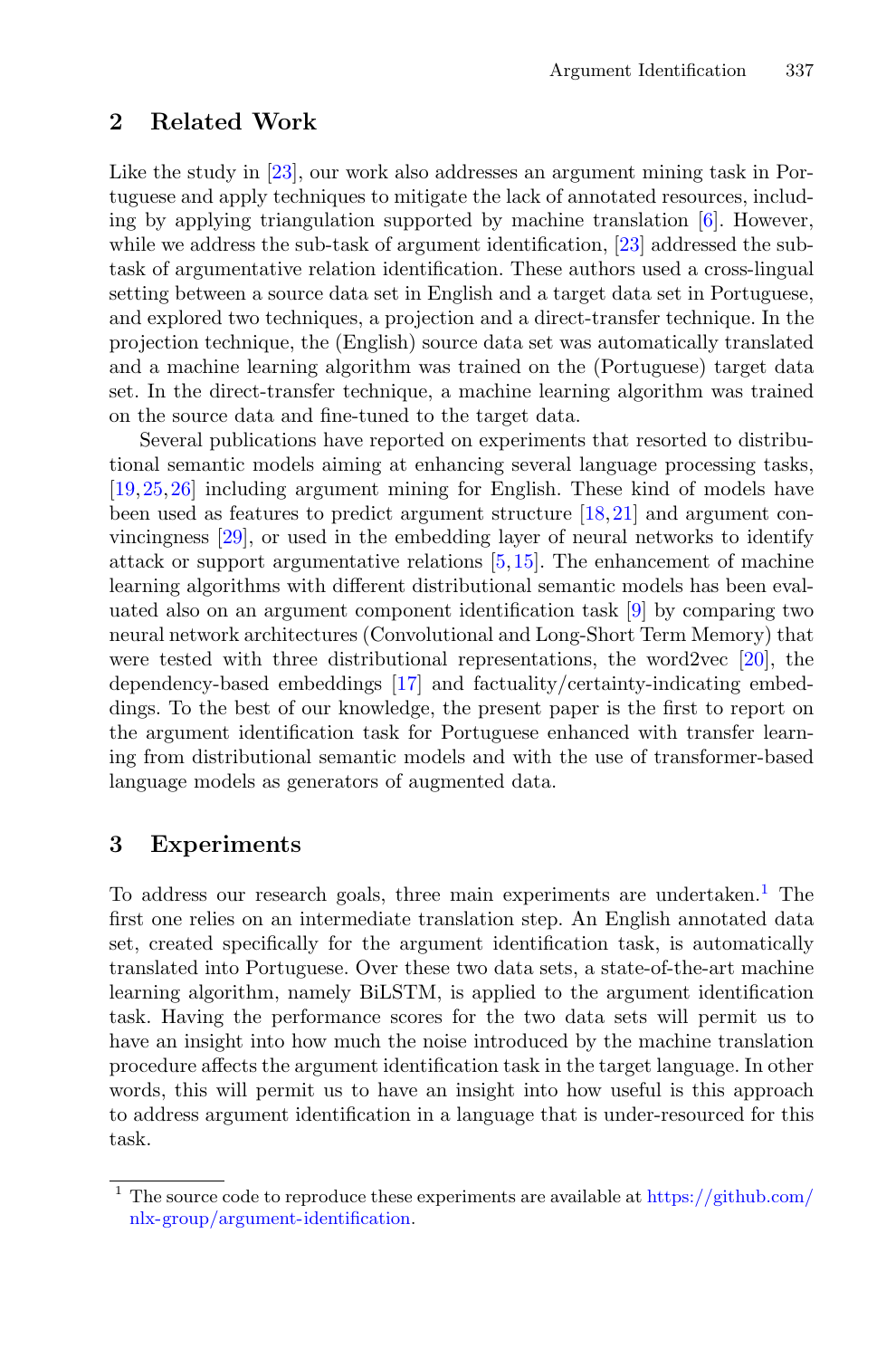The second experiment explores transfer learning from distributional semantic models for Portuguese to enhance the machine learning model in the argument identification task obtained in the first experiment.

Finally, the third experiment consists of applying a range of different data augmentation techniques, including the generation of data improved by the finetuning of a transformer-based language model.

#### **3.1 First Experiment: Machine Translation**

The corpus used in the three experiments for Portuguese is obtained from a mainstream data set in English, the UKP Sentential Argument Mining Corpus [\[30\]](#page-10-14), which is translated into Portuguese by resorting to Google Translate. Examples from this data set are presented in Table [1.](#page-3-0)

The English data set was created by including texts on eight controversial topics in each one of these domains: news, editorials, blogs, debate forums, and encyclopedia articles. By taking into account the respective topic, each sentence in the corpus was manually annotated as being an argument or a non-argument. This corpus has approximately 25k sentences of which 10k are labeled as arguments and 15k as non-arguments. The definition for argument followed by the annotators was *a span of text expressing evidence or reasoning that can be used to either support or oppose a given topic*.

|                                                        |  |  |  | <b>Table 1.</b> Sample from the data set: the first two sentences are from the UKP corpus; |  |  |  |
|--------------------------------------------------------|--|--|--|--------------------------------------------------------------------------------------------|--|--|--|
| the last two are their Portuguese Google translations. |  |  |  |                                                                                            |  |  |  |

<span id="page-3-0"></span>

| Sentence                                                                                                                                                                     | Label     |
|------------------------------------------------------------------------------------------------------------------------------------------------------------------------------|-----------|
| We need a safe, genuinely sustainable, global and green<br>solution to our energy needs, not a dangerous diversion like<br>nuclear power                                     | argument  |
| There are many notable authors of books and articles that<br>render scientific findings available in lay language to a<br>wider public                                       | $non-arg$ |
| Precisamos de uma solução segura, genuinamente<br>sustentável, global e verde para nossas necessidades de<br>energia, não de uma diversão perigosa como a energia<br>nuclear | argument  |
| Existem muitos autores notáveis de livros e artigos que<br>disponibilizam descobertas científicas em linguagem leiga<br>para um público mais amplo                           | $non-arg$ |

For the Portuguese data set, we adopted the same split proportion as in the original (English) data set, that is, 70% of the total instances for training, 10% for development and 20% for testing.

As the machine learning approach to address the argument identification task, we implemented in Tensorflow [\[1\]](#page-8-1) a Bidirectional Long Short-Term Memory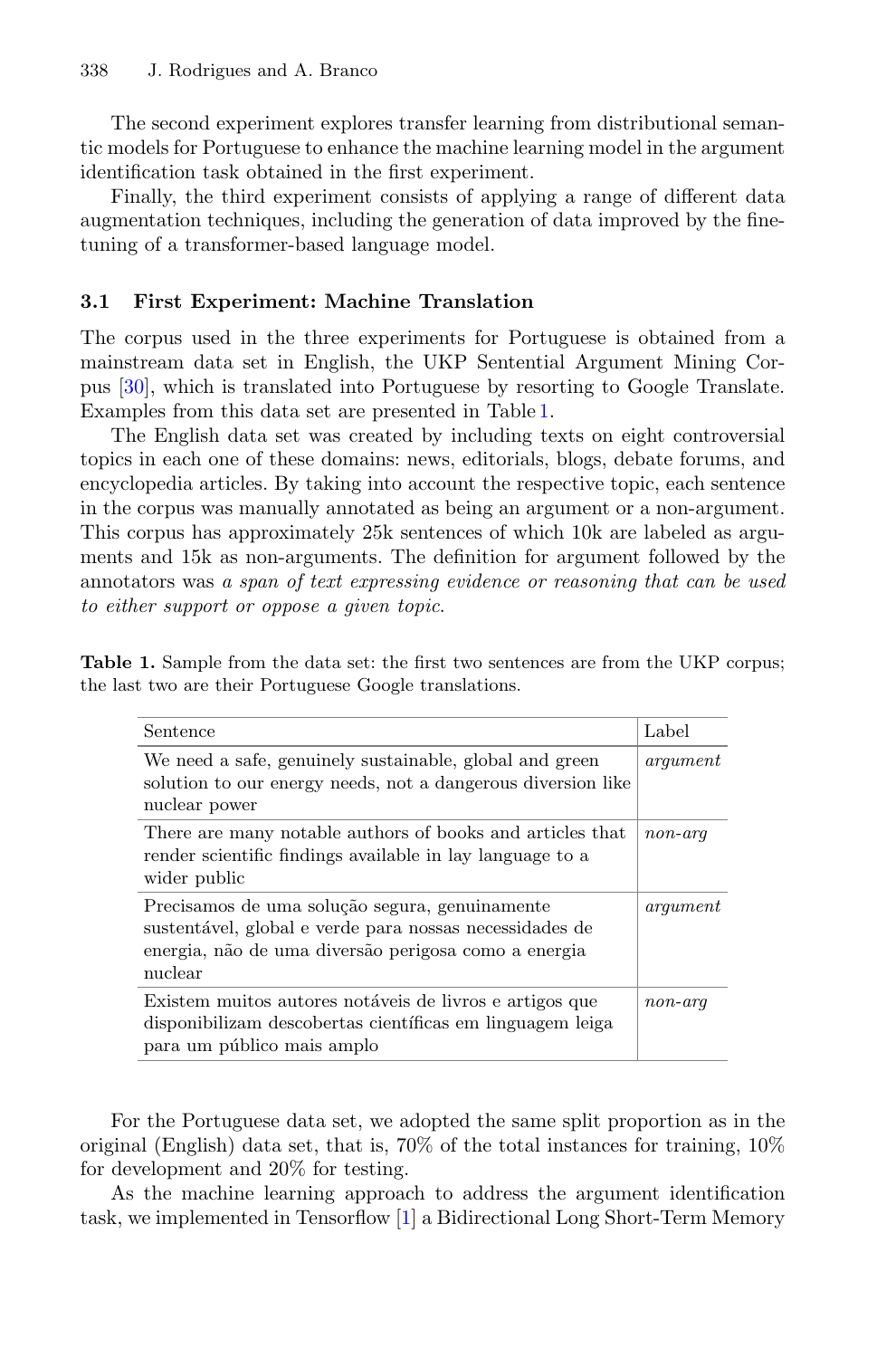(BiLSTM) neural network [\[12,](#page-9-9)[28](#page-10-15)]. This network used a trainable embedding layer for the input, instantiated with random embeddings using the FastText [\[14](#page-9-10)] 1M words as the vocabulary, that was followed by a single BiLSTM layer with 48 units, and was used to tune a model with a hyper-parameters grid search.[2](#page-4-0)

When experimented with the English data set, this set up obtained a performance for argument identification in line with the state of the art, namely an F-measure of 0.7220, which compares very competitively with the F-measure of 0.6580 obtained from the state-of-the-art models reported in [\[30](#page-10-14)].

A reason to explain this difference is the following. Although both models use the same data set and split proportions for training, development and testing, in [\[30](#page-10-14)] the aim was to evaluate cross-topic argumentation mining, cross-testing each of the 8 topics by training in 7 of them and evaluating on the eighth topic. In our work, in turn, we did not aim at a cross-topic approach. We randomize the data set before splitting it, and by training with data also on the same topic a higher F-measure was obtained.

We applied the same machine learning algorithm for the Portuguese data set. The same procedures were repeated, using the same hyper-parameters and a randomized embedding layer with the Portuguese version of FastText 1M words. We obtained an F-measure of 0.7228, which indicates a competitive performance when compared to the English counter-part (0.7220) developed under the same settings but with data sets specifically annotated for this language. We evaluated the same model on 60 manually reviewed sentences from the test set and obtained a delta of 0.0320 in comparison with the machine translated output. This leads us to believe that the resulting data set for Portuguese is suitable for the argument identification task in Portuguese, and thus that (machine) translation may be a good enough option for under-resourced languages in what concerns obtaining labeled data for the development of argument identifiers.

#### **3.2 Second Experiment: Learning Transfer**

Aiming at enhancing the performance of the argument identification tool, we sought to transfer knowledge to the respective machine learning classifier from different word embeddings of Portuguese.

We choose to experiment with semantic spaces of different natures, namely from: (a) FastText [\[14\]](#page-9-10), a distributional semantic space that takes morphological information into account; (b) multilingual word vectors [\[8\]](#page-9-11), which are jointly learned embeddings from parallel data; and (c) GloVe and word2vec models created with the models from STIL2017 [\[11\]](#page-9-12). All the distributional semantic models had the same vector size of 300 units.

<span id="page-4-0"></span><sup>2</sup> The best hyper-parameters were: 10 epochs, batch size of 64, sequence length of 30, learning rate of 0.01, dropout of 0.8, 48 LSTM units and a softmax cross-entropy with an Adam optimization. We manually experimented with the grid search values, and used an early stop technique using the best F-measure obtained from the development data set. An 0.7576 F-score was obtained on this data set from the average of 10 runs. Each trial took approximately 10 min in a GeForce RTX 2080 GPU.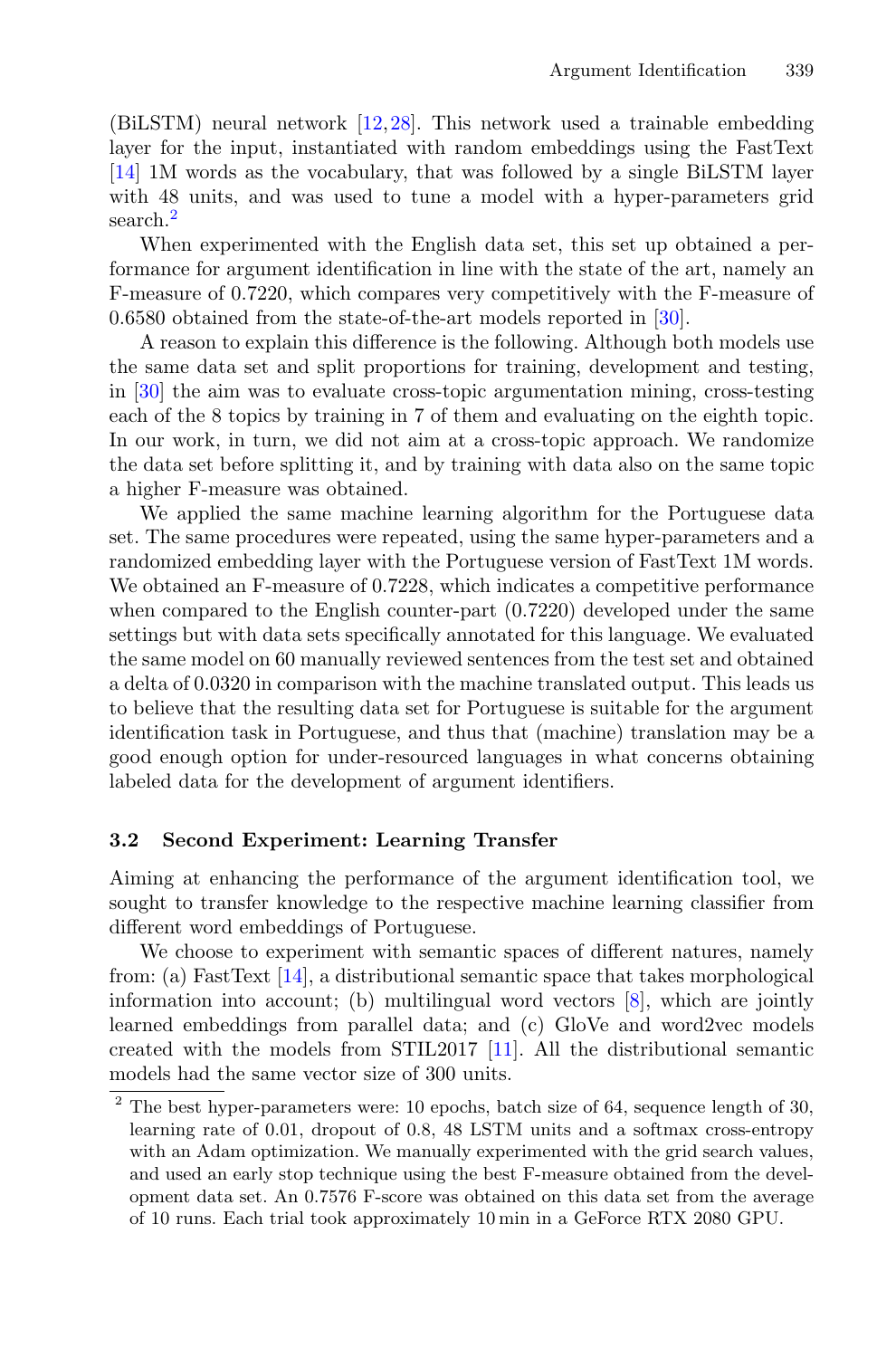| Model                      | Accuracy | F-measure | Precision | Recall |  |  |  |  |  |
|----------------------------|----------|-----------|-----------|--------|--|--|--|--|--|
| <b>Baseline</b>            | 0.6734   | 0.7228    | 0.6872    | 0.7627 |  |  |  |  |  |
| Word embeddings            |          |           |           |        |  |  |  |  |  |
| <b>Fasttext</b>            | 0.7056   | 0.7433    | 0.7252    | 0.7640 |  |  |  |  |  |
| CMU                        | 0.6984   | 0.7338    | 0.7239    | 0.7449 |  |  |  |  |  |
| GloVe                      | 0.7038   | 0.7399    | 0.7263    | 0.7553 |  |  |  |  |  |
| CBow                       | 0.6984   | 0.7370    | 0.7200    | 0.7579 |  |  |  |  |  |
| Contextual word embeddings |          |           |           |        |  |  |  |  |  |
| <b>BERT</b>                | 0.7588   | 0.7580    | 0.8619    | 0.6764 |  |  |  |  |  |
|                            |          |           |           |        |  |  |  |  |  |

<span id="page-5-1"></span>**Table 2.** Second Experiment - Performance of the argument identifier enhanced with learning transfer techniques, measured with Accuracy, F-measure, Precision and Recall.

We created a different model with each one of these three semantic spaces encoded in the word embedding layer of the neural network. In all three models, this layer was non-trainable, that is the weights for the embeddings were fixed during all the learning phases. Thus, all of the learning parameters resided solely on the parameters found in the BiLSTM layer, obtained from the baseline hyperparameter grid search.

Given the latest transformer-based architectures, such as BERT [\[7](#page-9-3)], have been the state of the art in several natural language processing downstream tasks, we also experimented with the transfer of knowledge from a BERT fine-tuned for Portuguese. BERT is a bidirectional encoder that learns from the left and right context for each word in a sentence and is trained on two tasks: a mask language task and a sentence prediction task. While in the previous distributional semantic models, the neural network has an embedding layer encoding the respective semantic space, BERT is itself a neural network with the semantic space encoded through several neural network layers.

We fine-tuned a pre-trained multi-language BERT model resorting to adapters.[3](#page-5-0) An adapter [\[13\]](#page-9-13) re-purposes a neural network model by adding a new neural network layer, typically a top-layer, and while the original neural layers are kept frozen, the new layer is fine-tuned. This approach reduces the number of parameters necessary for retraining a model thus achieving a faster convergence. Here the training and development sets were used for the fine-tuning.

The results obtained are displayed in Table [2.](#page-5-1) The baseline is the argument identifier obtained in the first experiment, with an accuracy of 0.6734. All the other models surpassed this baseline. The fine-tuned BERT model outperformed

<span id="page-5-0"></span><sup>&</sup>lt;sup>3</sup> We used the *multi-cased\_L-12\_H-768\_A-12* model. The best hyper-parameters found were a maximum sequence length of 128, a learning rate of 2e-4, 8 training epochs, and a batch size of 32. We manually experimented with the grid search values of the maximum sequence length, learning rate and the number of training epochs. Each trial took approximately 25 min using a GeForce RTX 2080 GPU.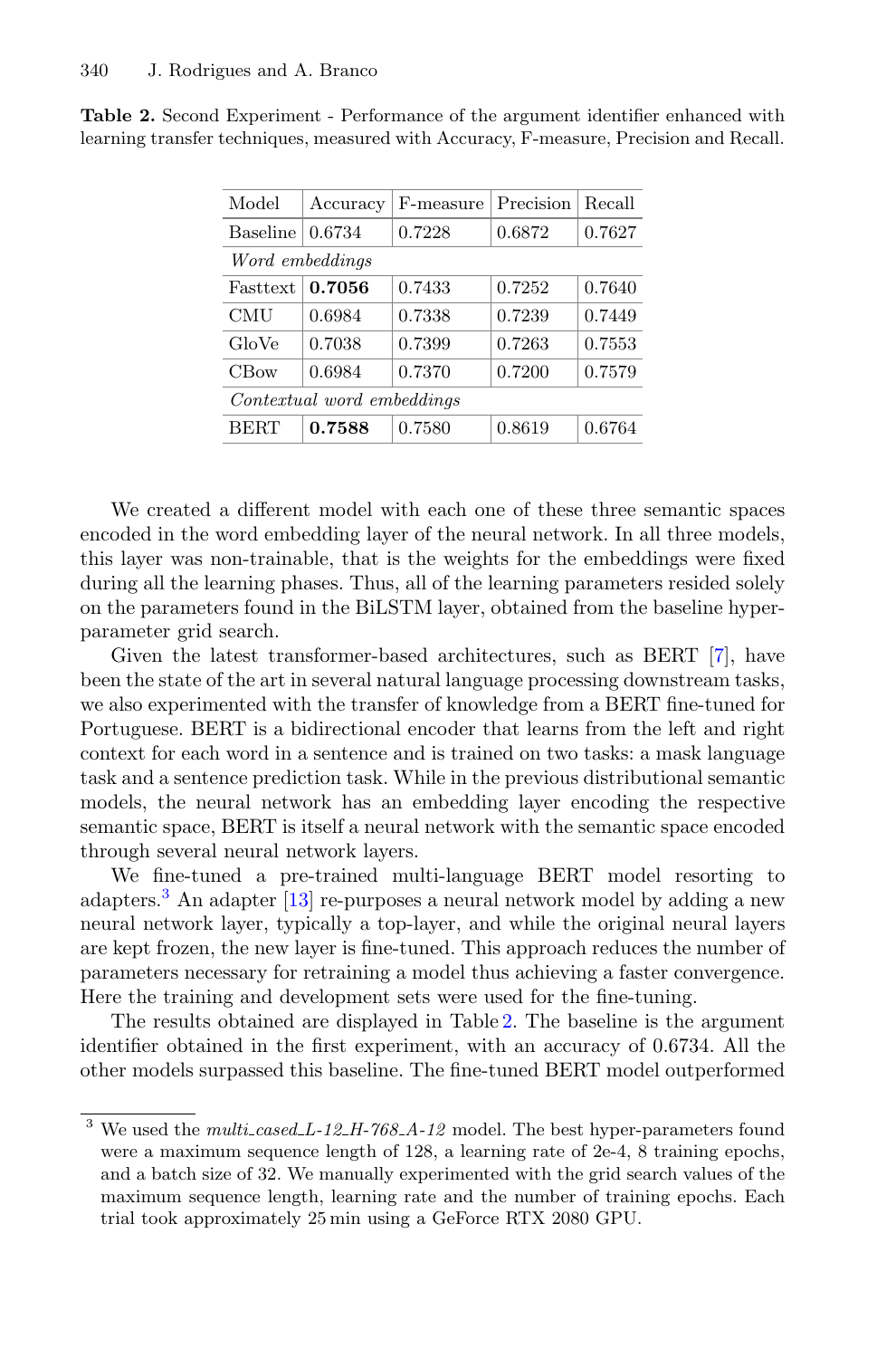all the other models, with an accuracy of 0.7588, more than 8 points higher than the baseline score.<sup>[4](#page-6-0)</sup>

#### **3.3 Third Experiment: Data Augmentation**

Seeking to further enhance the performance of the argument identifier, we experimented with data augmentation techniques. To obtain a series of comparable results, we adopted the base BiLSTM classifier (with the hyper-parameters initially tuned) for all experiments, except when BERT was used, which has its own neural architecture and parameters. To keep with the series of experiments, we resorted to the model with word embeddings that led to the best improvement of the BiLSTM performance in the second set of experiments. We resorted to the Fasttext as the base setup for the third set of experiments, and to its accuracy as the baseline performance.

The performance of several models was investigated, that were obtained in several data augmentation exercises. In each of these exercises, the generated data was added individually to the original training data set. We used the same hyper-parameters as in the previous experiments. The labels (argument or nonargument) of the synthetic sentences are made identical to the labels of the respective base sentences.

First, we resorted to data augmentation techniques that involve the handling of characters: (a) for each randomly picked character  $c$  in text, concatenate to it a *QWERTY* character, which corresponds to a key of the *QWERTY* layout keyboard that is a neighbor of the key corresponding to character  $c$ ; (b) for each randomly picked position in text, concatenate a *randomly* picked character; and (c) *delete* characters at random in text.

Second, we used techniques that involve the handling of words. For each word *w* randomly picked in text: (a) *insert* another word after it; and (b) *replace* it by another word. The new word, to be inserted, is a most semantically similar word to *w*, where semantic similarity is determined by the smallest cosine of the angles between vectors of words in a distributional semantic space. Three semantic spaces were experimented with, namely Fasttext, GloVe and BERT.

Finally, we resorted to synthetic data where sentences are generated with the help of a language model, namely the GPT-2 model [\[22\]](#page-10-6). Each sentence in the original training data is used as the context for GPT-2 to generate three other (synthetic) sentences. GPT-2 is a large transformer-based language model trained on the word prediction task from a 40 GB of web data corpus. It outperforms several other language models on a number of language tasks, thus being a good option to generate text.

Given that the original models of GPT-2 were trained with English corpora, we trained three *355M parameter* models for Portuguese, with three Portuguese corpora from different domains: Wikipedia;<sup>[5](#page-6-1)</sup> CetemPúblico, with articles from

<span id="page-6-0"></span> $^4$  It is worth recalling that on pair with the baseline, BERT is the only other model taking advantage of a fine-tuning and hyper-parameter grid-search.

<span id="page-6-1"></span> $5$  Portuguese Wikipedia data dump of 01/09/2015.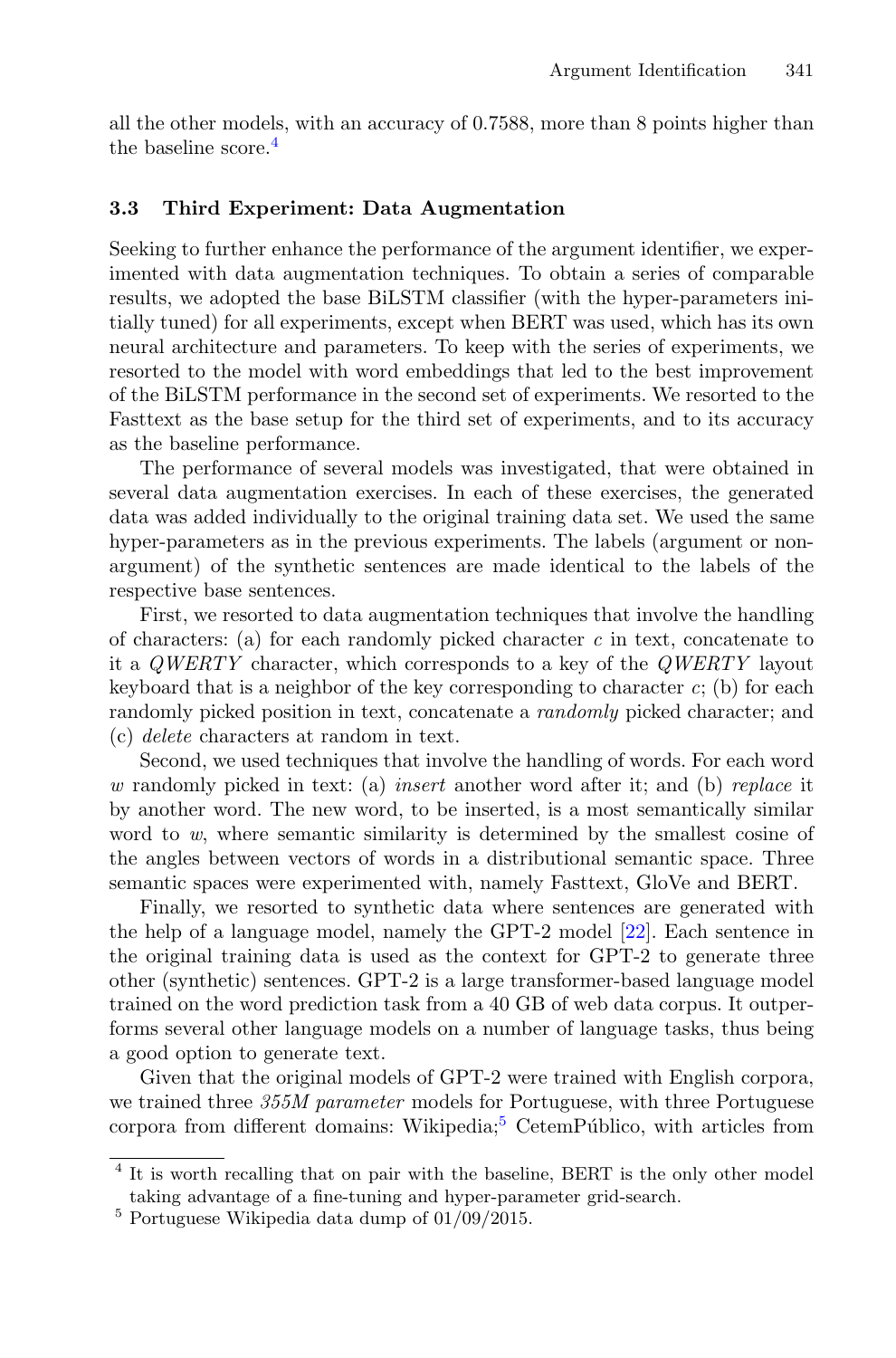| Augmentation          | Accuracy | F-measure | Precision | Recall |  |  |  |  |
|-----------------------|----------|-----------|-----------|--------|--|--|--|--|
| <b>Baseline</b>       | 0.7056   | 0.7433    | 0.7252    | 0.7640 |  |  |  |  |
| Character handling    |          |           |           |        |  |  |  |  |
| Insert QWERTY         | 0.7019   | 0.7175    | 0.7619    | 0.6788 |  |  |  |  |
| Insert random         | 0.7087   | 0.7315    | 0.7541    | 0.7116 |  |  |  |  |
| Delete random         | 0.7025   | 0.7201    | 0.7588    | 0.6858 |  |  |  |  |
| Word handling         |          |           |           |        |  |  |  |  |
| Insert Fasttext       | 0.7169   | 0.7491    | 0.7419    | 0.7570 |  |  |  |  |
| Insert GloVe          | 0.7150   | 0.7500    | 0.7366    | 0.7665 |  |  |  |  |
| Insert BERT           | 0.7146   | 0.7494    | 0.7361    | 0.7649 |  |  |  |  |
| Replace Fasttext      | 0.7078   | 0.7328    | 0.7498    | 0.7185 |  |  |  |  |
| Replace GloVe         | 0.7145   | 0.7436    | 0.7473    | 0.7427 |  |  |  |  |
| Replace BERT          | 0.7112   | 0.7285    | 0.7678    | 0.6947 |  |  |  |  |
| Sentence handling     |          |           |           |        |  |  |  |  |
| Generate Wikipedia    | 0.7174   | 0.7479    | 0.7453    | 0.7513 |  |  |  |  |
| Generate CetemPúblico | 0.7071   | 0.7390    | 0.7390    | 0.7423 |  |  |  |  |
| Generate Europarl     | 0.7079   | 0.7300    | 0.7567    | 0.7091 |  |  |  |  |

<span id="page-7-1"></span>**Table 3.** Third Experiment - Performance of the argument identifier enhanced with data augmentation techniques, measured with Accuracy, F-measure, Precision and Recall.

the Público newspaper; and Europarl, with transcriptions of debates from the European Parliament. We used the gpt-2-simple module.<sup>[6](#page-7-0)</sup> Accordingly, the initial data set with 25 k sentences (translated into Portuguese) doubled in size to 50 k sentences with each character or word handling technique for data augmentation experimented with, and quadrupled to 100 k sentences with each sentence handling technique.

The results are presented in Table [3.](#page-7-1) Every technique experimented with led to improved performance of the argument identifier, except in the cases of the *QWERTY* and *Delete* exercises, yet only with a slight decay with respect to the baseline with an accuracy score of 0.7056. The best solution is obtained with GPT-2 trained with Wikipedia, scoring 0.7174 accuracy.

The gain of over 1 accuracy point seems to indicate that the advantage obtained by having more data only modestly offsets the noise introduced by labeling the generated sentences, as an argument or a non-argument, with the same label of their context sentences.

<span id="page-7-0"></span><sup>6</sup> gpt-2-simple was obtained from [https://github.com/minimaxir/gpt-2-simple.](https://github.com/minimaxir/gpt-2-simple) We used a generation length of 60 units, the top 3 tokens and one sample per sentence. The training of each model and respective data generation took approximately 3 days using a GeForce RTX 2080 GPU.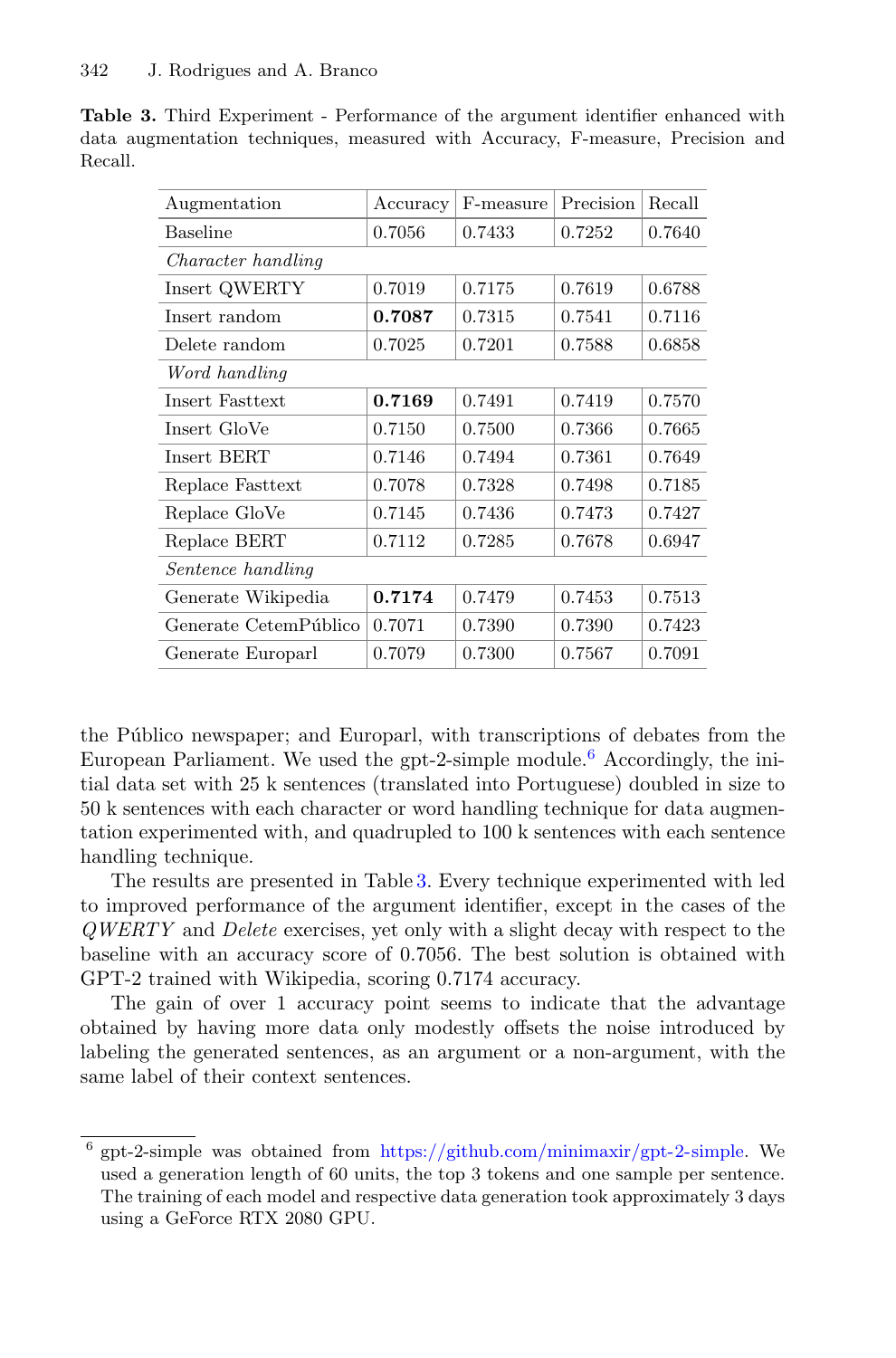### **4 Conclusions**

In this paper, we address the issue of how to obtain argument identification tools for the vast majority of the approximately 7,000 languages of the world that, differently from English, have little to no labeled data that permits the training of solutions for this language processing task. We sought to tackle this issue by taking a language that is under-resourced for this task as a case study, namely Portuguese, and by experimenting with three types of techniques to cope with the scarceness of curated data: to obtain (seed) data by machine translating data from other languages labelled with respect to argument identification (i.e. from English); to transfer to the (seed) argument identifier the language knowledge captured in distributional semantic models (word embeddings) obtained with other language processing tasks for which more data exist; to augment the seed data (initially obtained by translation) with techniques that transform it into new versions of them by handling characters, words or sentences.

The results obtained demonstrate that it is possible to obtain argument identification tools for under-resourced languages with a level of performance (0.7228 F-score) that is competitive with the performance of the tools for the languages with relevant resources (0.7220 F-score for English under the same experimental settings), by translating the later and then training a (BiLSTM based) argument identifier on the output, in the target under-resourced language.

They demonstrate also that some performance gains can be obtained, though somewhat modest (over 1 accuracy point), with data augmenting techniques, with sentence handling techniques contributing better than word handling ones, which in turn contribute better than character handling ones.

The results of the experiments undertaken demonstrate also that it is possible to improve the performance of the seed identifier by transferring the language learning captured in distributional semantic models obtained during the training for other language processing tasks that may resort only to unlabelled data. As expected, contextual word embeddings support larger improvements (over 12 accuracy points) than non-contextual word embeddings (over 3 accuracy points) over the 0.6734 accuracy baseline. Concomitantly, these experiments happen also to set the state of the art in 0.7588 accuracy for argument identification in Portuguese.

**Acknowledgments.** The research reported here was partially supported by PORTU-LAN CLARIN—Research Infrastructure for the Science and Technology of Language, funded by Lisboa 2020, Alentejo 2020 and FCT—Fundação para a Ciência e Tecnologia under the grant PINFRA/22117/2016.

# **References**

- <span id="page-8-1"></span>1. Abadi, M., et al.: Tensorflow: large-scale machine learning on heterogeneous systems (2015). [https://www.tensorflow.org/,](https://www.tensorflow.org/) software available from tensorflow.org
- <span id="page-8-0"></span>2. Branco, A.: A língua portuguesa face ao choque tecnológico digital. Revista do Instituto Internacional da L´ıngua Portuguesa **2**, 28–36 (2013)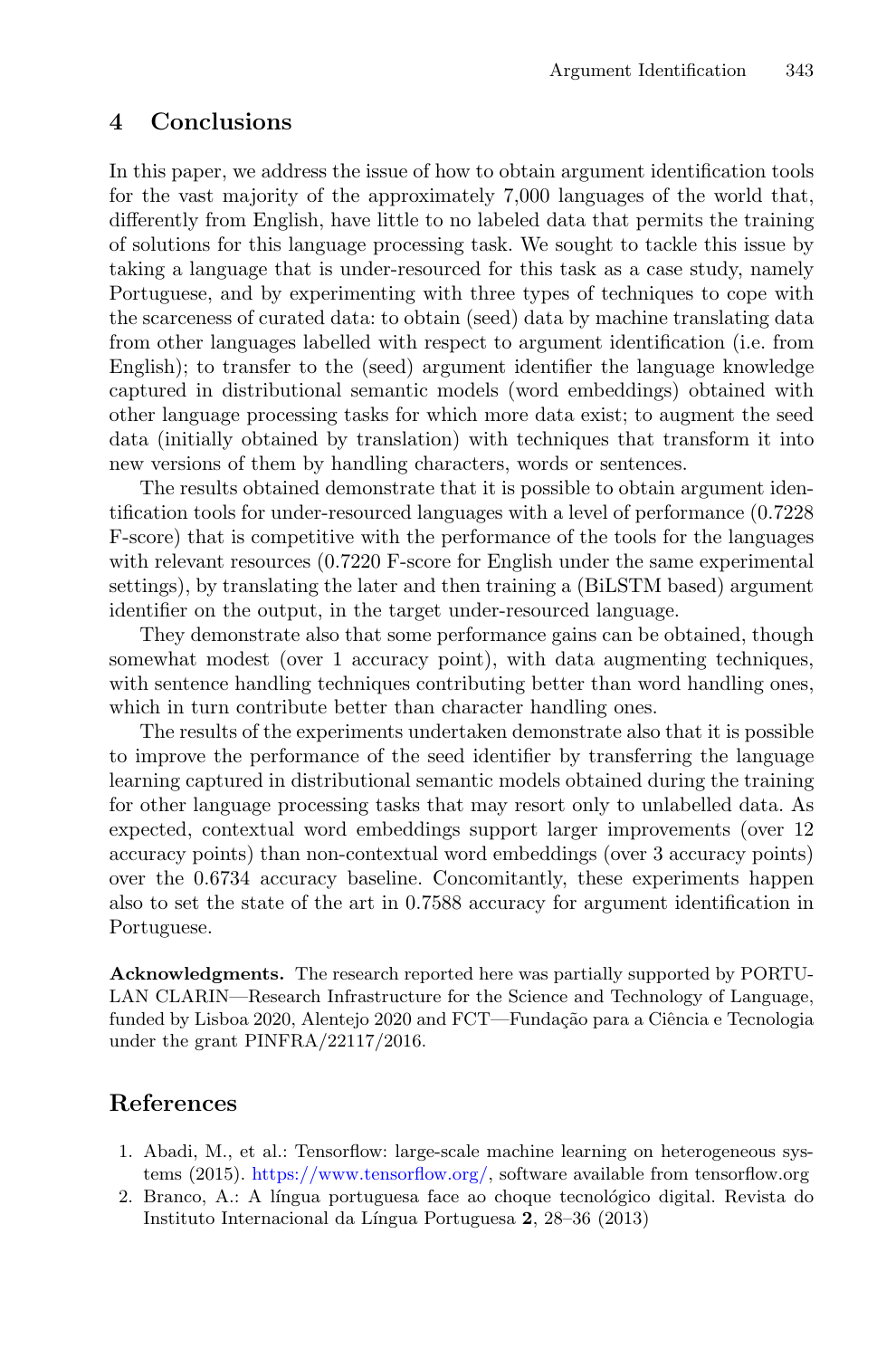- 3. Branco, A.: We are depleting our research subject as we are investigating it: in language technology, more replication and diversity are needed. In: Proceedings of the Eleventh International Conference on Language Resources and Evaluation (LREC 2018) (2018)
- <span id="page-9-1"></span>4. Branco, A., et al.: The Portuguese Language in the Digital Age. Springer, Heidelberg (2012). <https://doi.org/10.1007/978-3-642-29593-5>
- <span id="page-9-5"></span>5. Cocarascu, O., Toni, F.: Identifying attack and support argumentative relations using deep learning. In: Proceedings of the 2017 Conference on Empirical Methods in Natural Language Processing, pp. 1374–1379 (2017)
- <span id="page-9-4"></span>6. Costa, F., Branco, A.: TimeBankPT: a timeML annotated corpus of Portuguese. In: Proceedings of the International Conference on Language Resources and Evaluation, pp. 3727–3734 (2012)
- <span id="page-9-3"></span>7. Devlin, J., Chang, M.W., Lee, K., Toutanova, K.: BERT: pre-training of deep bidirectional transformers for language understanding. In: Proceedings of the 2019 Conference of the North American Chapter of the Association for Computational Linguistics: Human Language Technologies, Volume 1 (Long and Short Papers), pp. 4171–4186 (2019)
- <span id="page-9-11"></span>8. Ferreira, D.C., Martins, A.F., Almeida, M.S.: Jointly learning to embed and predict with multiple languages. In: Proceedings of the 54th Annual Meeting of the Association for Computational Linguistics (Volume 1: Long Papers), pp. 2019–2028 (2016)
- <span id="page-9-7"></span>9. Guggilla, C., Miller, T., Gurevych, I.: CNN-and LSTM-based claim classification in online user comments. In: Proceedings of COLING 2016, the 26th International Conference on Computational Linguistics: Technical Papers, pp. 2740–2751 (2016)
- <span id="page-9-0"></span>10. Habernal, I., Wachsmuth, H., Gurevych, I., Stein, B.: SemEval-2018 task 12: the argument reasoning comprehension task. In: Proceedings of the 12th International Workshop on Semantic Evaluation, pp. 763–772 (2018)
- <span id="page-9-12"></span>11. Hartmann, N., Fonseca, E., Shulby, C., Treviso, M., Silva, J., Aluísio, S.: Portuguese word embeddings: evaluating on word analogies and natural language tasks. In: Proceedings of the 11th Brazilian Symposium in Information and Human Language Technology, pp. 122–131 (2017)
- <span id="page-9-9"></span>12. Hochreiter, S., Schmidhuber, J.: Long short-term memory. Neural Comput. **9**(8), 1735–1780 (1997)
- <span id="page-9-13"></span>13. Houlsby, N., et al.: Parameter-efficient transfer learning for NLP. In: International Conference on Machine Learning, pp. 2790–2799 (2019)
- <span id="page-9-10"></span>14. Joulin, A., Grave, E., Bojanowski, P., Mikolov, T.: Bag of tricks for efficient text classification. In: Proceedings of the 15th Conference of the European Chapter of the Association for Computational Linguistics: Volume 2, Short Papers, pp. 427–431 (2017)
- <span id="page-9-6"></span>15. Koreeda, Y., Yanase, T., Yanai, K., Sato, M., Niwa, Y.: Neural attention model for classification of sentences that support promoting/suppressing relationship. In: Proceedings of the Third Workshop on Argument Mining (ArgMining2016), pp. 76–81 (2016)
- <span id="page-9-2"></span>16. Kuang, S., Li, J., Branco, A., Luo, W., Xiong, D.: Attention focusing for neural machine translation by bridging source and target embeddings. In: Proceedings of the 56th Annual Meeting of the Association for Computational Linguistics (Volume 1: Long Papers), pp. 1767–1776 (2018)
- <span id="page-9-8"></span>17. Levy, O., Goldberg, Y.: Dependency-based word embeddings. In: Proceedings of the 52nd Annual Meeting of the Association for Computational Linguistics, vol. 2, pp. 302–308 (2014)